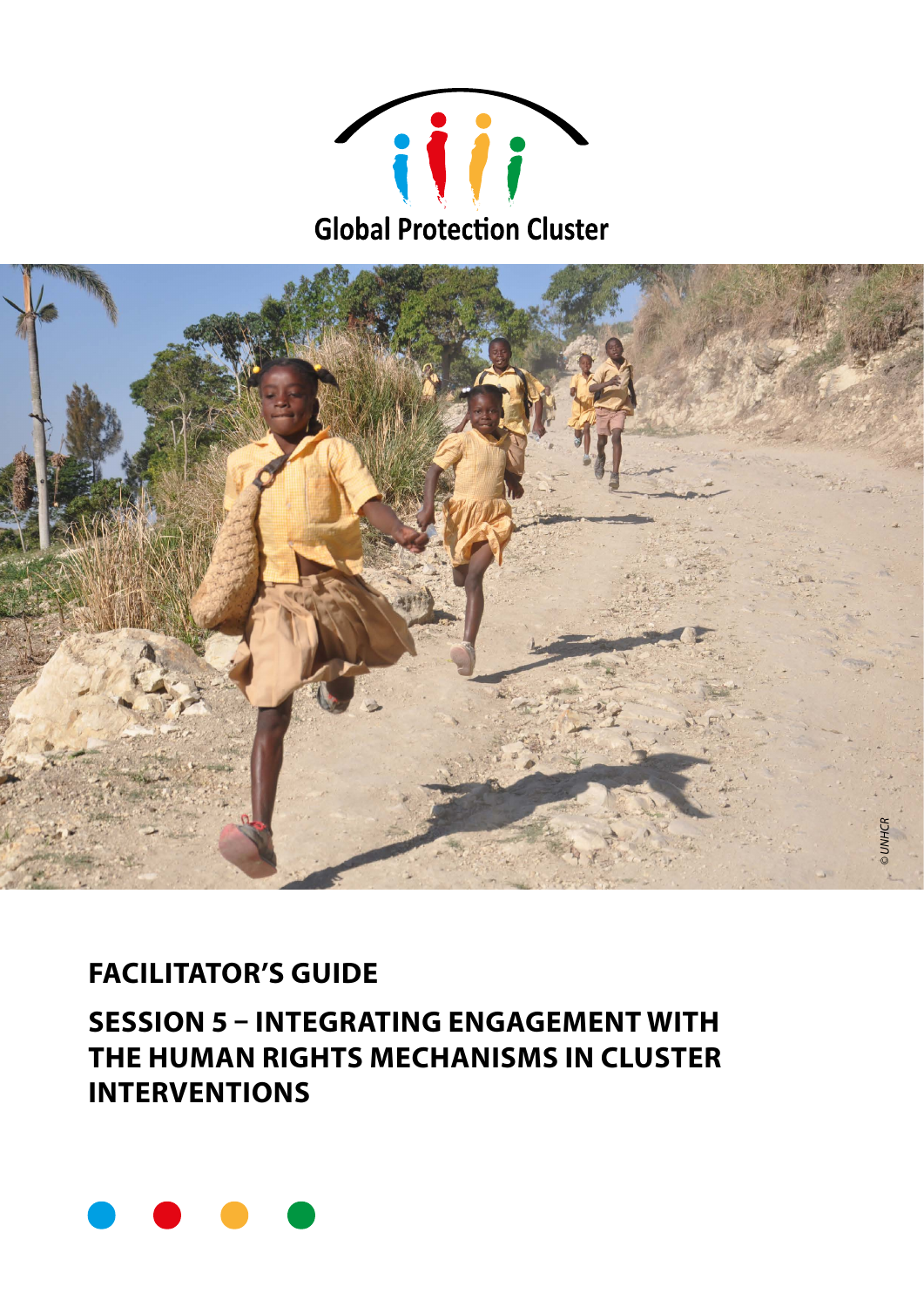

# FACILITATOR'S GUIDE SESSION 5 – INTEGRATING ENGAGEMENT WITH THE HUMAN RIGHTS MECHANISMS IN CLUSTER INTERVENTIONS

## **Resources**

- **o** Instructions for participants on the group exercise (also available in annex of this document)
- **•** Hand-out No. 1: Fictive protection strategy focusing on internal displacement
- **•** Hand-out No. 2: Fictive calendar of reviews before the UN human rights mechanisms
- o [Strategic Framework 2020-2024 of the Global Protection Cluster "Protection in a](https://www.globalprotectioncluster.org/wp-content/uploads/GPC-Strategic-Framework_digital_version-1.pdf) Climate of Change"

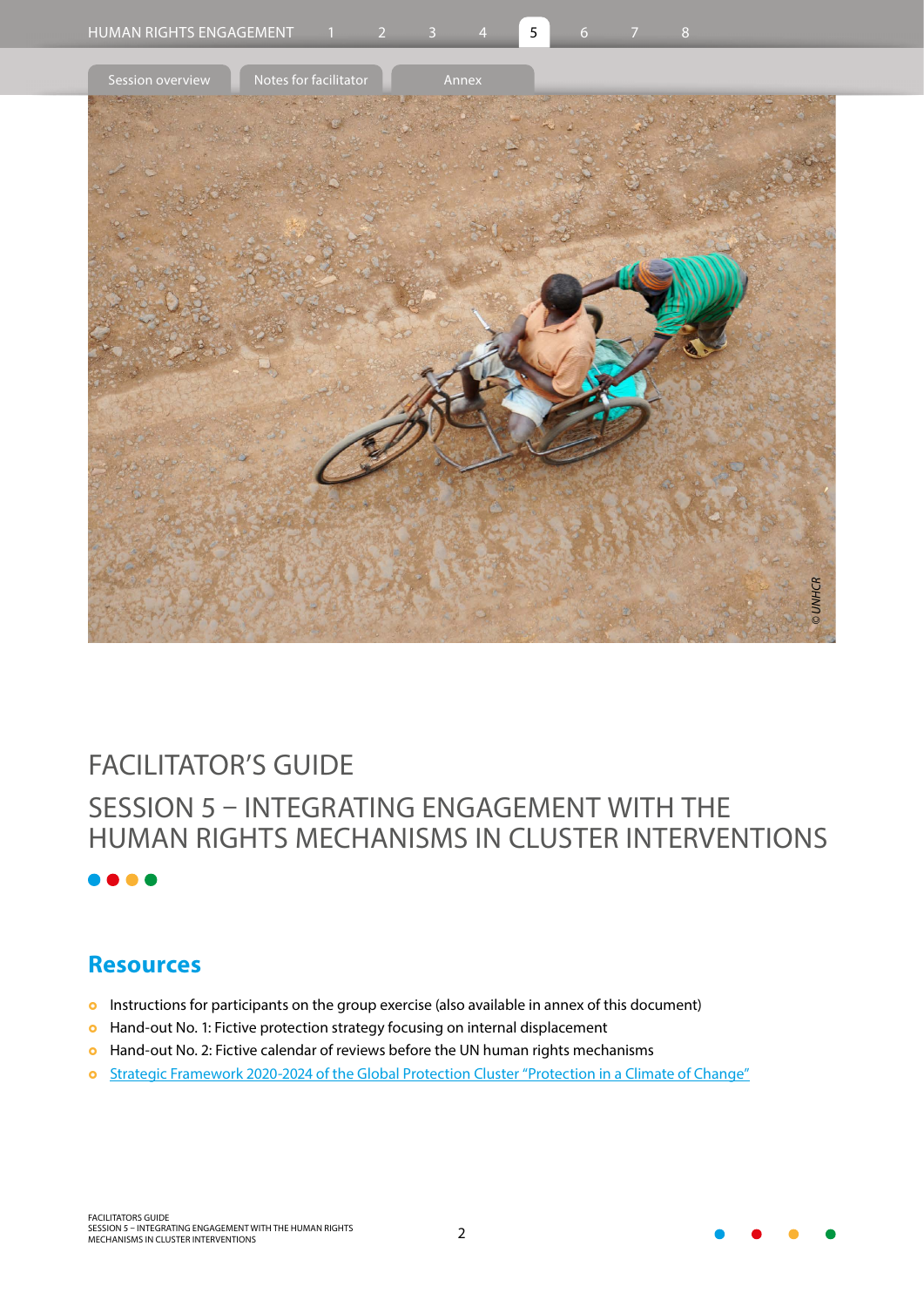# SESSION OVERVIEW

### ...

| <b>Section</b>     | <b>Content</b>                                                                                                                                                                                                                                                                                                                                                                                                                                                                                                                                                                                                                                                                                                                                                                                                                                                                                                                                                                                                                                                                                                                                                                                                                                                                                                                                                                                                                                                                                                                                                                                                                                                                                                                                                                                                                                                                                                                                                                 | <b>Timing</b><br>(approximate) |
|--------------------|--------------------------------------------------------------------------------------------------------------------------------------------------------------------------------------------------------------------------------------------------------------------------------------------------------------------------------------------------------------------------------------------------------------------------------------------------------------------------------------------------------------------------------------------------------------------------------------------------------------------------------------------------------------------------------------------------------------------------------------------------------------------------------------------------------------------------------------------------------------------------------------------------------------------------------------------------------------------------------------------------------------------------------------------------------------------------------------------------------------------------------------------------------------------------------------------------------------------------------------------------------------------------------------------------------------------------------------------------------------------------------------------------------------------------------------------------------------------------------------------------------------------------------------------------------------------------------------------------------------------------------------------------------------------------------------------------------------------------------------------------------------------------------------------------------------------------------------------------------------------------------------------------------------------------------------------------------------------------------|--------------------------------|
| Introductions<br>₩ | Introduce co-facilitators (if they're appearing for the first time)<br>$\bullet$<br>Cover ground rules for the session briefly<br>$\bullet$<br>Go over topics covered in this session<br>$\bullet$                                                                                                                                                                                                                                                                                                                                                                                                                                                                                                                                                                                                                                                                                                                                                                                                                                                                                                                                                                                                                                                                                                                                                                                                                                                                                                                                                                                                                                                                                                                                                                                                                                                                                                                                                                             | 5 minutes                      |
| Discussion         | Guided discussion (to introduce the next steps in the process): What do we<br>do after we conducted the human rights analysis, mapped stakeholders and<br>identified communication opportunities?<br>Link to the session on human rights analysis<br>$\bullet$<br>Protection strategy (planning)<br>$\bullet$<br>We work with several processes running in parallel. We need to find points<br>$\bullet$<br>where these processes can intersect and reinforce each other.<br>Link back to the visual representation of the process<br>$\bullet$                                                                                                                                                                                                                                                                                                                                                                                                                                                                                                                                                                                                                                                                                                                                                                                                                                                                                                                                                                                                                                                                                                                                                                                                                                                                                                                                                                                                                                | 10 minutes                     |
| Group<br>exercise: | Present the fictive Protection Strategy on Internal Displacement in DRC.<br>Introduce the fictive calendar of reviews by human rights mechanisms for DRC.<br>Divide participants in two groups. Instructions for participants (Use three<br>handouts: 1) one handout referring to the Instructions for participants as well<br>as 2) two handouts which contain the details of the exercise).<br>The participants must answer the four questions indicated in the instructions.<br>During the debriefing, each group presents on one of the questions as follows:<br>Group 1 : Discuss in your group the context presented in the Strategy and<br>$\bullet$<br>identify possible human rights violations.<br>Group 1: Select two objectives from the Strategy that would respond to<br>$\bullet$<br>some of the human rights violations you identify in the case study.<br>Look at the objectives, which ones would you pick?<br>$\bullet$<br>Group 2: Select two Strategy objectives and discuss what human rights<br>$\bullet$<br>mechanisms you could use to advance towards achieving those objectives.<br>Use the fictive calendar of reviews of the human rights mechanisms.<br>Indicate for each human rights mechanism whether the mechanism is: (a)<br>priority; (b) not a priority; (c) not relevant.<br>Group 2: What concrete actions would you plan to engage one human<br>$\bullet$<br>rights mechanism you identified for the Strategy objective you selected?<br>Identify human rights violations, two Strategy objectives, human rights mechanisms,<br>actions to integrate human rights mechanisms with the Strategy objectives.<br>Take notes of the presentations from the four groups and fill in elements to the<br>respective flip chart (or your personal note pad if its online).<br>At the end of the presentations, present the overall outcome of the exercise which<br>is a plan for implementing the strategy using the human rights mechanisms. | 30 minutes                     |



 $\bullet$ 

 $\bullet$ 

 $\bullet$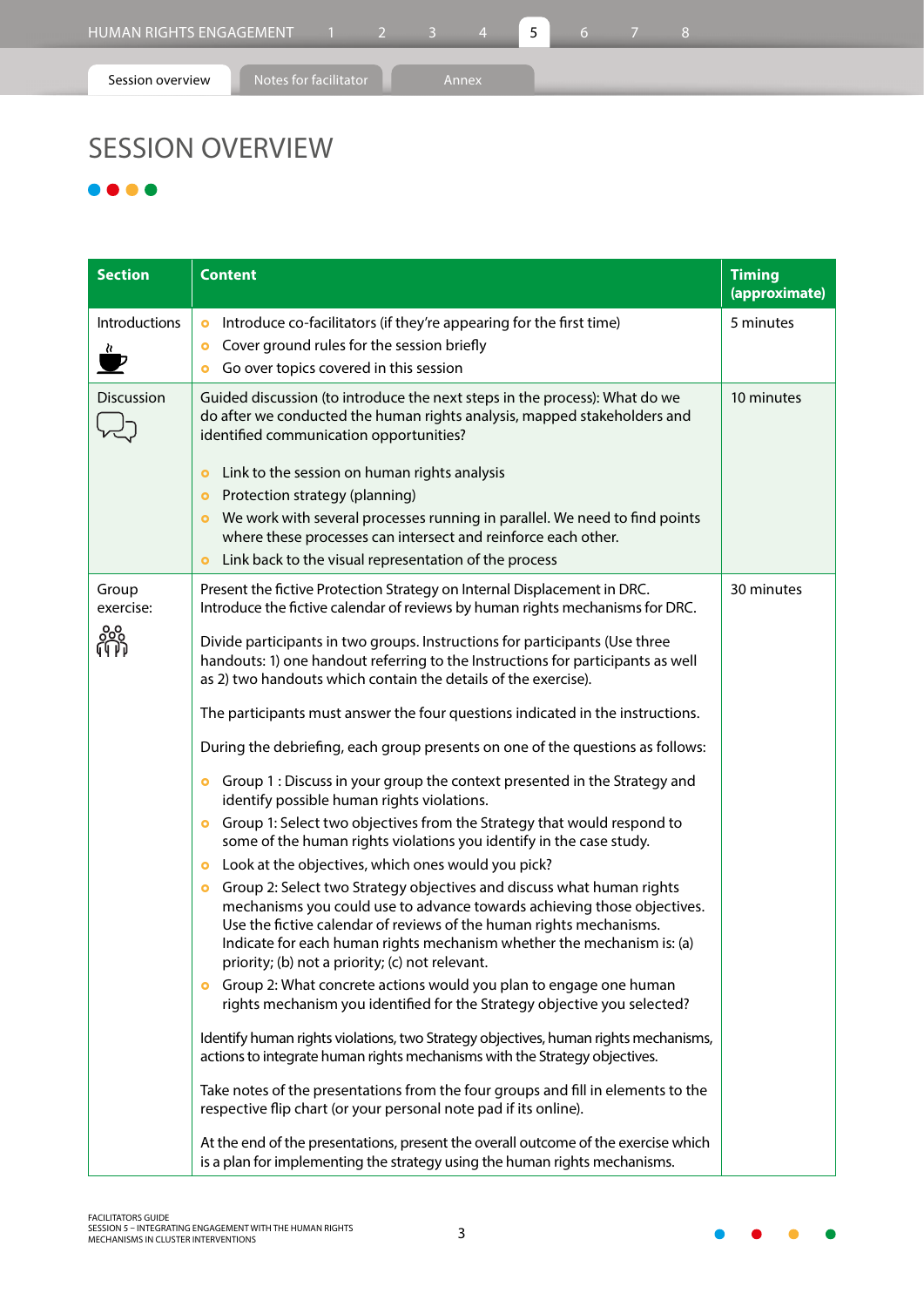| <b>Section</b>      | <b>Content</b>                                                                                                                                                                                           | <b>Timing</b><br>(approximate) |
|---------------------|----------------------------------------------------------------------------------------------------------------------------------------------------------------------------------------------------------|--------------------------------|
| <b>Debrief</b><br>목 | Gather the inputs from the four groups and present the resulting plan to<br>implement the Protection Strategy related to internal displacement in the DRC.<br>Provide feedback on the following aspects: | 35 minutes                     |
|                     | Qualification of protection concerns as human rights violations;<br>$\bullet$                                                                                                                            |                                |
|                     | Assess the Strategy objectives and how those human rights violations could<br>$\bullet$<br>be integrated into those protection objectives;                                                               |                                |
|                     | Identify relevant human rights instruments and mechanisms;<br>$\bullet$                                                                                                                                  |                                |
|                     | Discuss how the planned activities include engagement with human rights<br>mechanisms.                                                                                                                   |                                |
|                     | Point out how the groups used the calendar of reviews before the UN<br>human rights mechanisms.                                                                                                          |                                |
|                     | Timelines and prioritization<br>$\bullet$                                                                                                                                                                |                                |
|                     | Connections between UN and regional human rights mechanisms.<br>$\bullet$                                                                                                                                |                                |
|                     | Give as example the Strategic Framework 2020-2024 of the Global<br>$\bullet$<br>Protection Cluster "Protection in a Climate of Change"                                                                   |                                |
|                     | Ask participants a few more general questions:                                                                                                                                                           |                                |
|                     | • How can the use of human rights mechanisms support the implementation<br>of the protection strategy?                                                                                                   |                                |
|                     | When you discussed integrating the human rights mechanisms, what<br>$\bullet$<br>additional steps did you have to consider compared to how you were<br>working before?                                   |                                |
| Key<br>messages     | The strategic and well-planned use of human rights mechanisms can<br>$\bullet$<br>enhance the protection of affected populations.                                                                        | 5 minutes                      |
|                     | Engagement with the human rights system is one of the possible responses<br>$\bullet$<br>to address human rights violations and protection risks.                                                        |                                |
|                     | Consider the use of the human rights system as an integral part when<br>$\bullet$<br>drafting, applying and implementing protection strategies.                                                          |                                |
| Closing             | The next virtual session focuses on Implementing Human Rights Engagement<br>(HRE) in Cluster work                                                                                                        | 5 minutes                      |
| <b>Total time</b>   |                                                                                                                                                                                                          | 90 minutes                     |

 $\bar{\mathbb{O}}$ 

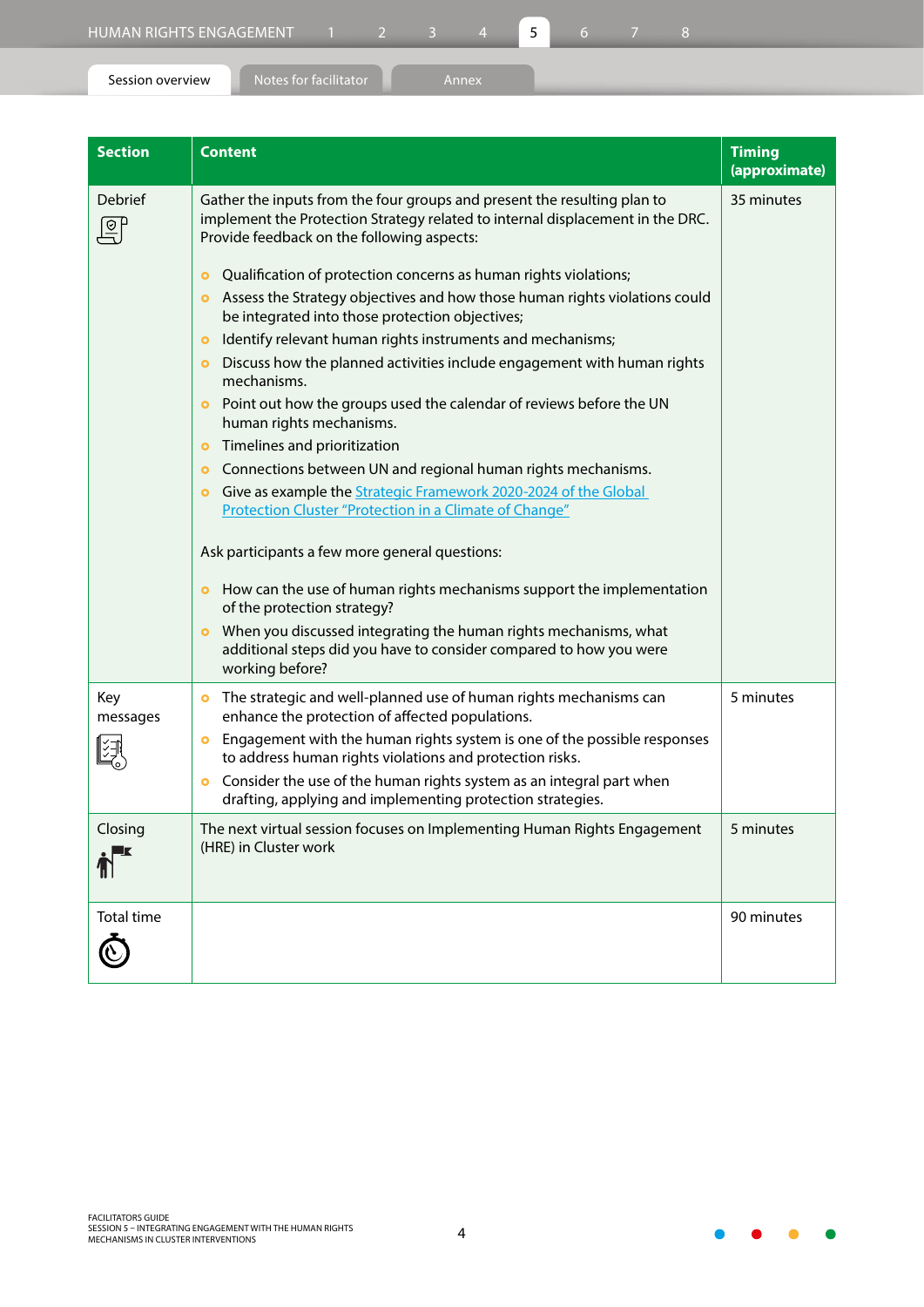# NOTES FOR FACILITATOR

### ...

| <b>Slide</b>                          | <b>FACILITATOR'S NOTES</b>                                                                                                                                                                                                                                                                                                                                                                                                                                                                                                                 |  |  |
|---------------------------------------|--------------------------------------------------------------------------------------------------------------------------------------------------------------------------------------------------------------------------------------------------------------------------------------------------------------------------------------------------------------------------------------------------------------------------------------------------------------------------------------------------------------------------------------------|--|--|
| Slide 1: Cover slide                  | Welcome participants while waiting for the other participants to join.                                                                                                                                                                                                                                                                                                                                                                                                                                                                     |  |  |
| Slide 2: Ground rules                 | Mention that the ground rules remain the same.                                                                                                                                                                                                                                                                                                                                                                                                                                                                                             |  |  |
| Slide 3: What the session<br>is about | Highlight the key topics of this session.                                                                                                                                                                                                                                                                                                                                                                                                                                                                                                  |  |  |
| Slide 4: What happens<br>next         | Explain that in the session regarding human rights analysis, we discussed the<br>purpose of conducting a human rights analysis. We may conduct human rights<br>analysis in order to understand power structures, context, causes of human<br>rights violations; to understand ways in which laws and policies are adopted<br>and implemented and with what consequences; to understand how affected<br>populations may be impacted; to assess States' capacity or willingness to redress<br>human rights violations.                       |  |  |
|                                       | Once we have uncovered all those elements, the question arises how we integrate<br>them in our interventions. The same goes for the mapping of stakeholders and the<br>communication and advocacy messages we developed.                                                                                                                                                                                                                                                                                                                   |  |  |
|                                       | Integrating engagement with human rights mechanisms means having a clear<br>understanding of the international and regional human rights norms applicable<br>in that country. It also requires a thorough understanding of where we are in our<br>protection interventions. It requires also an understanding of what has already<br>been done so that the engagement with the human rights mechanisms catalyses<br>those actions and reinforces the effects of those interventions.                                                       |  |  |
|                                       | We also need to think back at the nature of human rights engagement. The<br>engagement with the human rights mechanisms should not be seen as a process<br>that we carry out in parallel in disconnect from other protection interventions.<br>Rather, human rights engagement needs to be considered as an integral part- in the<br>same reflection that we put when we design protection interventions, we also need<br>to think about what aspects of the protection advocacy can be reinforced through<br>the human rights mechanisms. |  |  |
|                                       | So, when you plan a protection intervention or you think about ways in which you<br>can implement a protection policy, have in mind also the ways in which the human<br>rights mechanisms can help, whether you consider working with human rights<br>frameworks at national, regional or international level.                                                                                                                                                                                                                             |  |  |
|                                       | The diversity in the mandates of the human rights mechanisms and the diversity of<br>procedures available make the human rights mechanisms a strong interlocutor for<br>protection cluster interventions.<br>To see concretely how we can think about integrating engagement with the human<br>rights mechanisms in cluster interventions, we are going to do a group exercise                                                                                                                                                             |  |  |

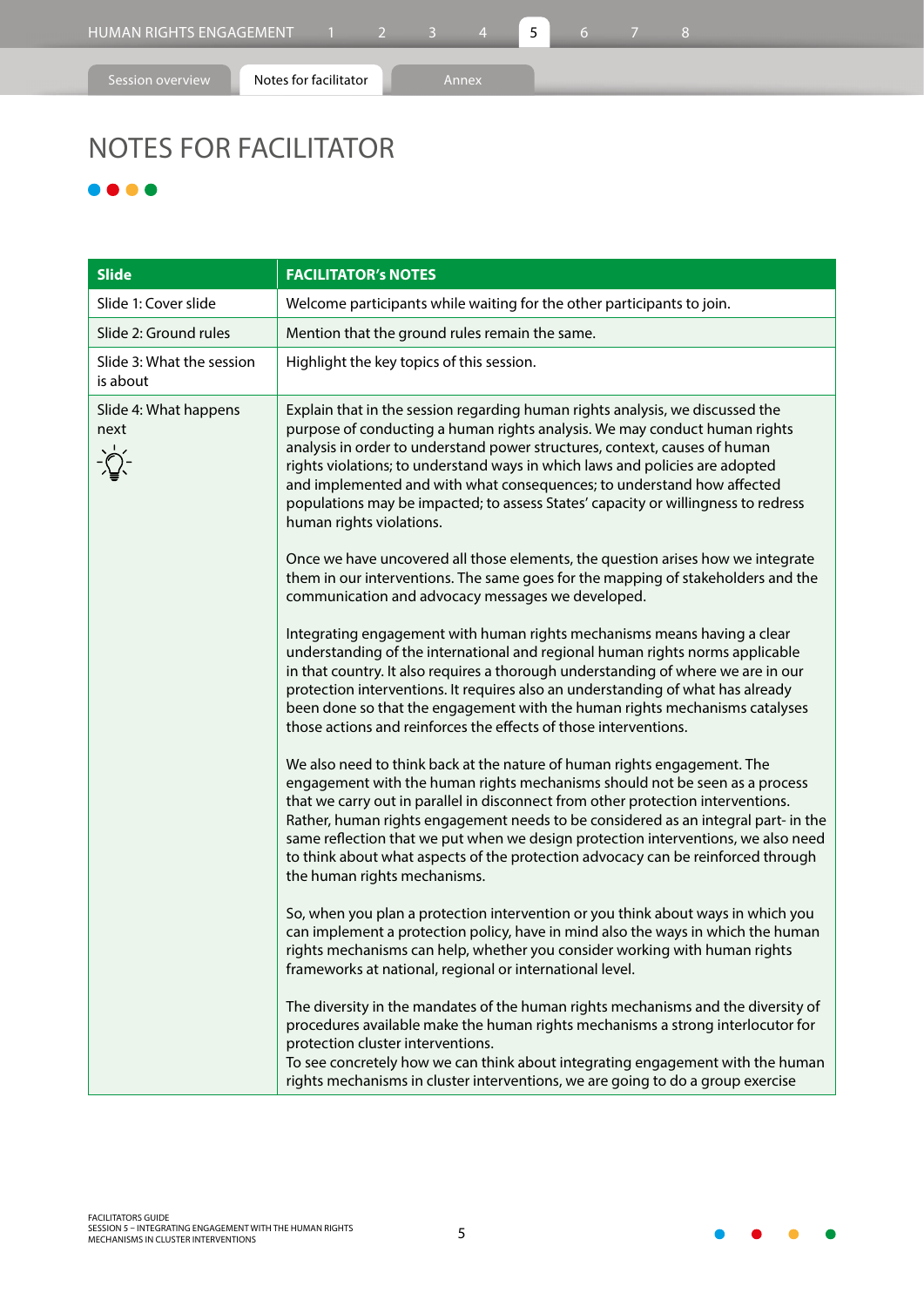| HUMAN RIGHTS ENGAGEMENT |                       |  |       |  |  |  |  |
|-------------------------|-----------------------|--|-------|--|--|--|--|
| Session overview        | Notes for facilitator |  | Annex |  |  |  |  |

| <b>Slide</b>                            | <b>FACILITATOR's NOTES</b>                                                                                                                                                                                           |
|-----------------------------------------|----------------------------------------------------------------------------------------------------------------------------------------------------------------------------------------------------------------------|
| Slide 5: Group Excercise                | Indicate that we will work together on a group exercise.                                                                                                                                                             |
| 器                                       | Present the instructions for this exercise. Use slide 5 from the powerpoint<br>presentation on the screen.                                                                                                           |
|                                         | Remind participants that they received in advance the instructions for this exercise,<br>and two Handouts.                                                                                                           |
|                                         | Ask if participants have questions about the exercise.                                                                                                                                                               |
| Slide 6: Break out room<br>instructions | Remind participants about the practice of working in breakout rooms.                                                                                                                                                 |
| Slide 7: Debrief                        | Inform participants that we will start the debriefing.                                                                                                                                                               |
| 하기                                      | Explain to participants that we will go through the debriefing question-by-question.<br>Group 1 will present their answers to Question 1 and 3<br>Group 2 will present their answers to Question 2 and 4             |
|                                         | Provide comments and invite comments from the other participants after every<br>group presentation.                                                                                                                  |
|                                         | Invite the two representatives from group 1 to debrief on the first question.                                                                                                                                        |
|                                         | Once Group 1 finished presenting, ask the other group if they identified other<br>human rights violations.                                                                                                           |
|                                         | Invite Group 2 to debrief.                                                                                                                                                                                           |
|                                         | Ask the other group to add comments depending on time available.<br>The facilitator summarizes the discussions after all the groups have presented their<br>answers.                                                 |
|                                         | Highlight the key aspects that participants have taken into account throughout this<br>exercise (turns to slide 4):                                                                                                  |
|                                         | <b>o</b> Qualification of protection risks as human rights violations;<br>Assess the Strategy objectives and how those human rights violations could be<br>$\bullet$<br>integrated into those protection objectives; |
|                                         | Identify of relevant human rights instruments and mechanisms;<br>$\bullet$                                                                                                                                           |
|                                         | Discuss how the planned activities include engagement with human rights<br>$\bullet$<br>norms and the human rights mechanisms.                                                                                       |
|                                         | Point out how the groups used the calendar of reviews before the UN human<br>$\bullet$<br>rights mechanisms.                                                                                                         |
|                                         | Timelines and prioritization<br>$\bullet$                                                                                                                                                                            |
|                                         | Connections between UN and regional human rights mechanisms.<br>$\bullet$                                                                                                                                            |

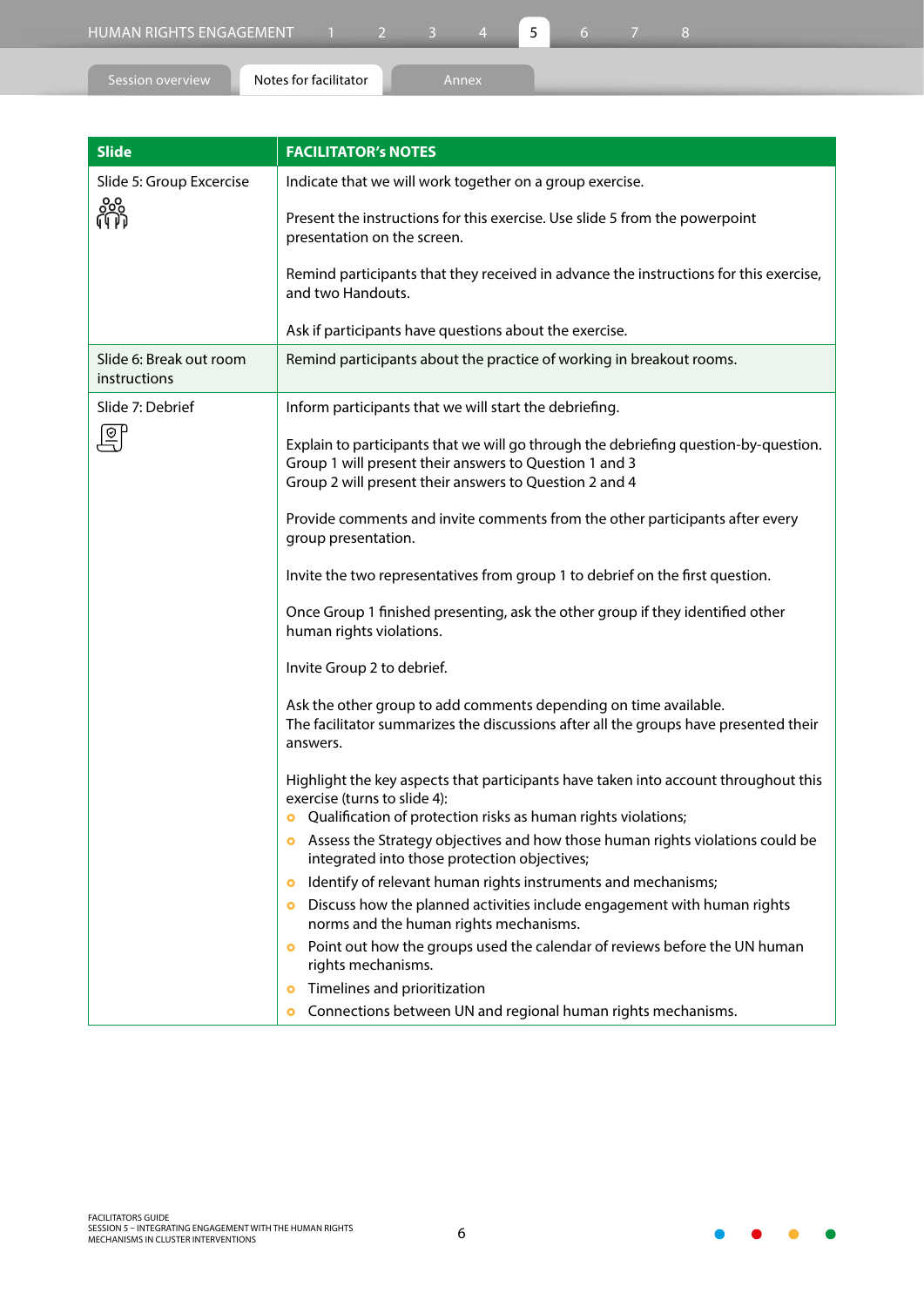图

| Session overview | Notes for facilitator      | 'Annex                                       |                                                                                     |
|------------------|----------------------------|----------------------------------------------|-------------------------------------------------------------------------------------|
|                  |                            |                                              |                                                                                     |
| <b>Slide</b>     | <b>FACILITATOR's NOTES</b> |                                              |                                                                                     |
|                  |                            | Cluster "Protection in a Climate of Change". | Finally, give as example the Strategic Framework 2020-2024 of the Global Protection |
|                  |                            |                                              | Scroll through the Strategic Framework and highlight a commitment expressed on:     |

**o** p. 17 whereby the Global Protection Cluster undertakes to support engagement with human rights mechanisms and special procedures. **o** P. 18 whereby the Global Protection Cluster undertakes to respond to field

requests for advocacy on sensitive issues including reported violations of international human rights law.

**o** P. 18 where the Global Protection Clusters undertakes to widen advocacy partnerships in order to ensure rights-holders have strategic representation in relevant human rights and protection fora.

This is an example of a strategy where engagement with the human rights mechanisms has been taken into account; the purpose is to address and respond to human rights violations; and affected persons are able to participate in relevant human rights fora. Ask participants if they have final questions.

| Slide 8: Key messages | Summarizes the key messages from this session |
|-----------------------|-----------------------------------------------|
|                       |                                               |

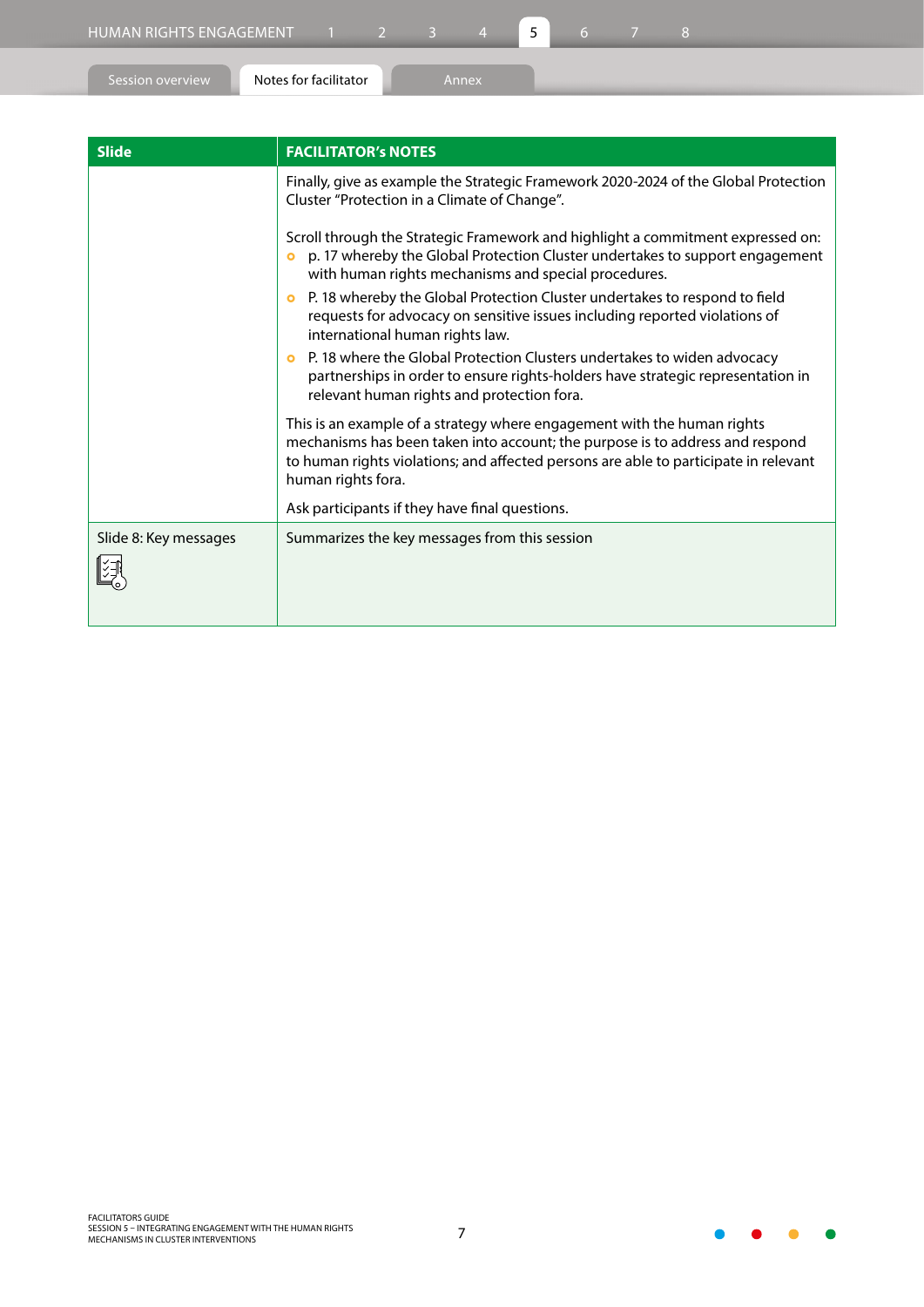| 'Session overviev |  |  |
|-------------------|--|--|
|                   |  |  |

## ANNEX

# **Group exercise:**

#### **Instructions for participants**

You will be asked to do a group exercise during the session. You will work in 2 groups.

To do the exercise, you need to read in advance of the session the following two handouts:

- **o** Handout No. 1 contains a fictive protection strategy on internal displacement in the Democratic Republic of Congo
- **o** Handout No. 2 contains a fictive calendar of reviews of the DRC by several human rights mechanisms.

Each group will need to answer the following four questions:

- **•** Discuss in your group the context presented in the Strategy and identify possible human rights violations. Use Handout No. 1.
- **o** Select two objectives from the Strategy that would respond to some of the human rights violations you identify in the case study. Read the objectives indicated in section 3 of the Protection Strategy, which ones would you pick?
- } Choose two protection objectives that you consider most relevant from the fictive Protection Strategy for internally displaced persons in Democratic Republic of Congo. Use the calendar of reviews in Handout No. 2 to guide your decisions regarding the selection of human rights mechanisms. Consider the human rights mechanisms listed below and assess whether the engagement with that mechanism could be a priority or not. If you consider the mechanism is not relevant for your protection objective, mark that mechanism as "not relevant".
- } What concrete actions would you plan to engage one human rights mechanisms you identified for the Strategy objective you selected?

#### **Hand-out No. 1: Fictive Protection Strategy for internally displaced persons in Democratic Republic of Congo (DRC)**

#### **1. Summary**

The DRC has the largest displaced population in Africa with more than 5.3 million internally displaced persons, including more than 2 million children in 2020 (OCHA). In 2020 alone, an estimated total of 2.2 million people were newly displaced. Moreover, population movement dynamics are highly complex in DRC, and marked by recurrent cycles of displacement as well as significant return trends. In early October 2020, more than 400,000 people (according to official government figures) had returned to the provinces of Kasai, Kasai Central, Kasai Oriental, Kwango and Lualaba provinces following the wave of Congolese expelled from Angola.

To respond to the needs of IDPs and Returnees, the Cluster protection strategy is centered on 2 strategic objectives: (1) a protection-centered response to IDPs and Returnees, (2) integration of resilience and solutions approaches into governmental, humanitarian and development response to internal displacement.

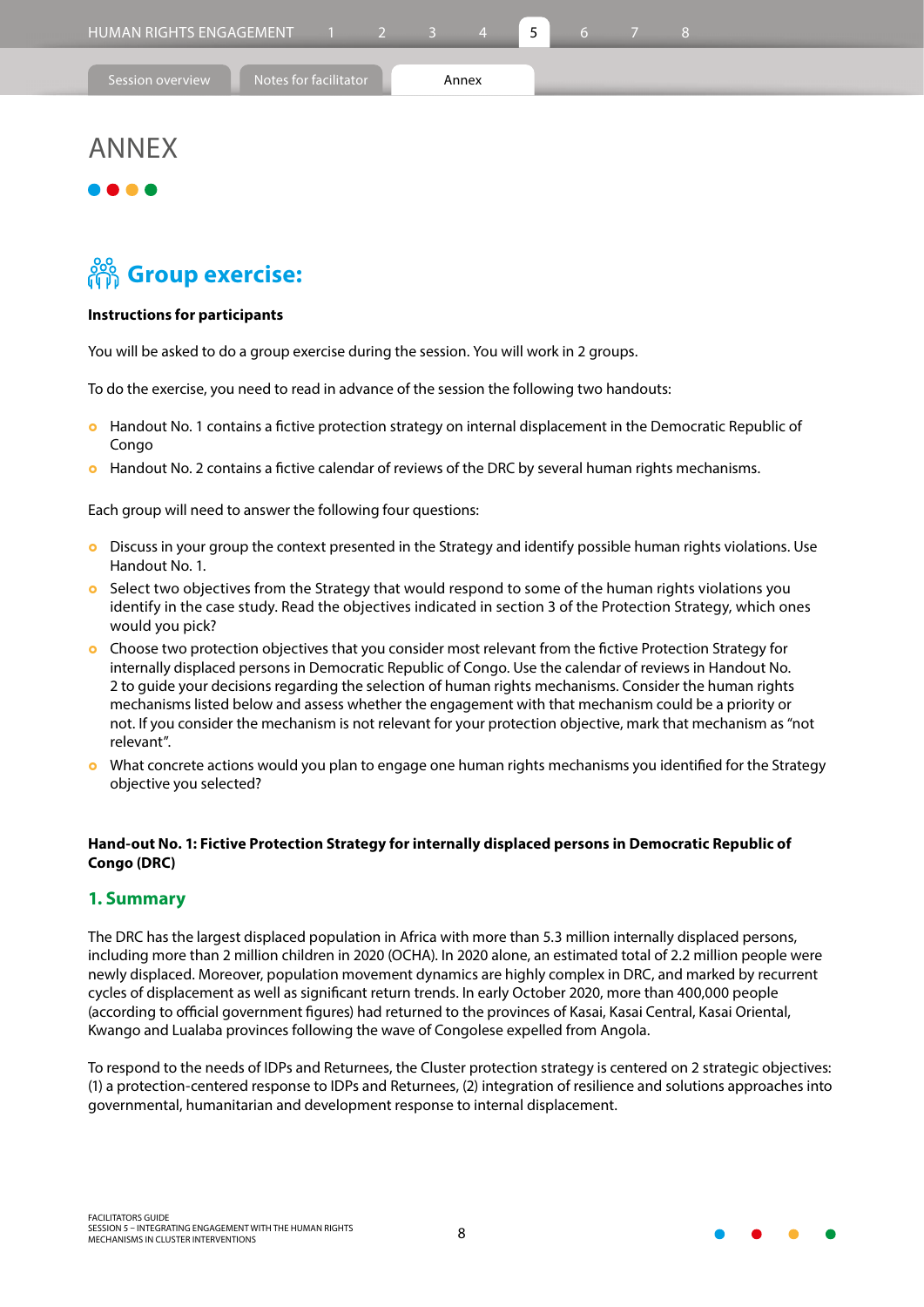#### **2. Situational analysis**

#### *Operational context*

A wave of violence has transformed the Greater Kasai region into one of the most serious humanitarian crises in the world. The conflict began in August 2016 with the killing of a local chief by the Congolese armed forces. This resulted in generalised unrest flaring throughout the area.

The peak of violence in one of the country's poorest provinces has died down but the humanitarian needs among displaced people and local communities are extremely high. OCHA reports a total of 710,000 returnees in the provinces of Kasai Central, Lomami and Kasai Oriental. Access to the displaced population is constrained by the lack of security and impassable roads.

#### *Protection analysis*

- **o** The local population lives in fear of reprisals from both armed groups and the national army. Displacement is particularly frequent when a territory changes hands. There are consistent reports of protection incidents, including sexual violence, forced recruitment and arbitrary killings, looting, and kidnapping.
- } Most IDPs live in host families which makes identification difficult. Humanitarian partners mostly direct their assistance to the ones in IDPs sites; thus reaching a minority of affected persons
- **•** With repeated displacements, the capacity of displaced families and communities to cope has weakened considerably. Humanitarian access is very limited, partly as a result of security restrictions. As a result of dwindling resources, many NGOs are no longer operational in the province. Moreover, protection cluster's engagement with IDPs in the past year has been minimal.
- **o** The increased pressure of armed groups who prey on populations has led to secondary displacements of populations who are unable to move freely or have access to their livelihoods.
- **o** As the displacement is prolonged in areas such as North Kivu (approx. 10 years of displacements for some populations), the prospects for return are fading and the means of survival are completely depleted. In a context where 60% of the province (North Kivu) remains inaccessible due to security constraints, few options remain to build the resilience of populations and work on "possible solutions".

#### **3. Strategic objectives**

- 3.1. Support national institutions and local structures to enhance their ability to contribute to protection monitoring with the setting/reinforcement (community network-including; committees for protection and mediation, key informants, community and religious leaders and civil society organization).
- 3.2. Identification and reporting of critical protection risks and specific areas on violations of human rights, individuals or groups at risk of abuse and violence (through, for example, monitoring, field missions to displaced and/or enclaved communities, strengthening communication with communities).
- 3.3. Increase engagement with parties to the conflict, stressing the need to protect civilians and comply with basic principles of international humanitarian law, reaffirming that authorities have the primary responsibility for the security, safety and well-being of civilians and displaced persons across the country.
- 3.4. UN human rights reporting mechanisms are more effectively utilized through improved coordination related to monitoring, reporting and follow-up action in response to possible violations.
- 3.5. Advocate for and promote respect for the rights of IDPs to land, housing, property and civil documentation.
- 3.6. Encourage the government to domesticate the AU 2009 Kampala Convention for the Protection of and Assistance to IDPs.

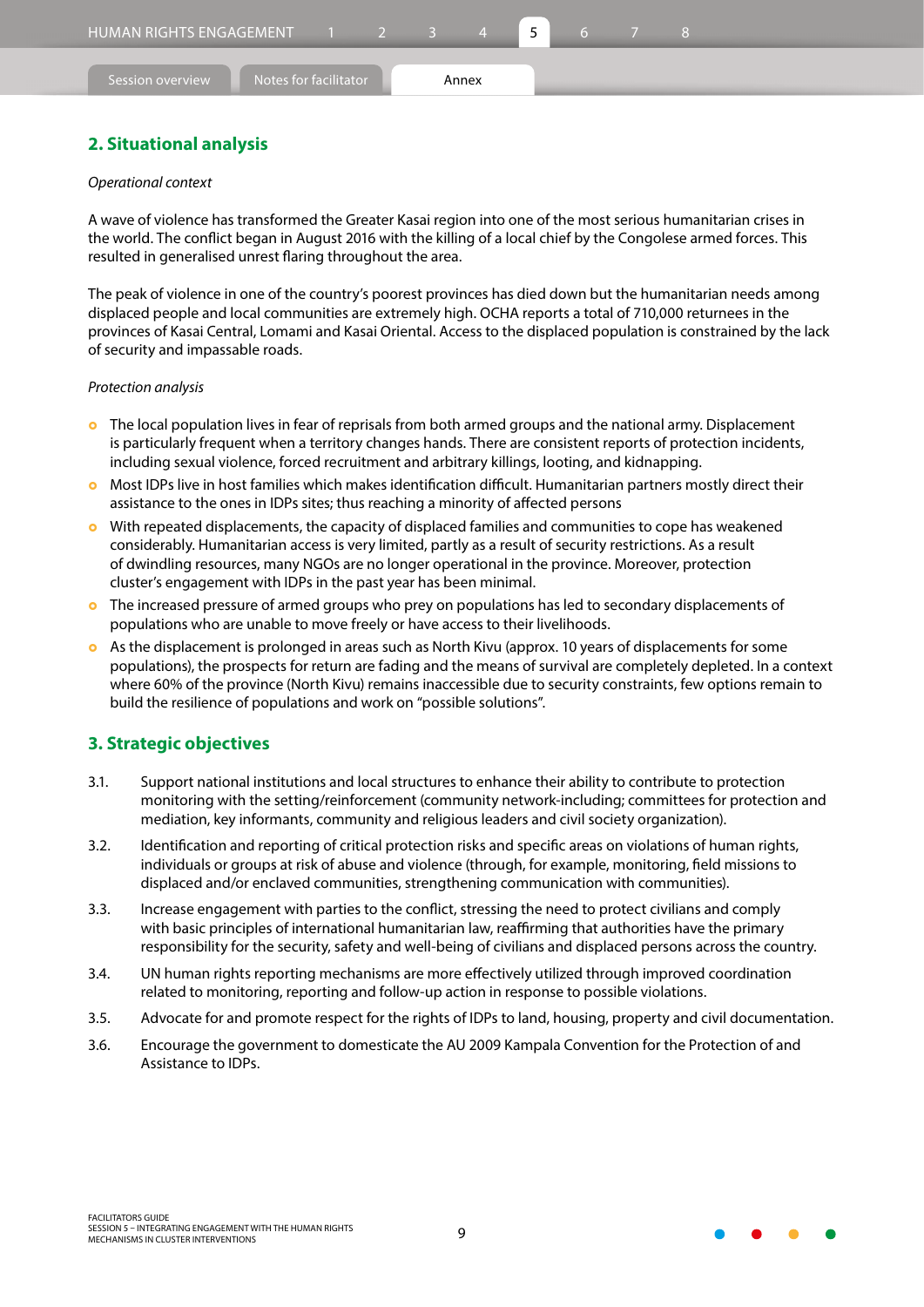#### **Hand-out No. 2: Fictive calendar of reviews before the human rights mechanisms for the Democratic Republic of Congo**

In November 2021 you receive from the Global Protection Cluster Human Rights Engagement Task Team the following fictive calendar of reviews scheduled for 2022 for your country of operation.

Choose two protection objectives that you consider most relevant from the fictive Protection Cluster Protection Strategy in Democratic Republic of Congo. Use the calendar of reviews below to guide your decisions regarding the selection of human rights mechanisms. Consider the human rights mechanisms listed below and assess whether the engagement with that mechanism could be a priority or not. If you consider the mechanism is not relevant for your protection objective, mark that mechanism as "not relevant".

#### **Indicate protection objective no. 1:**

| <b>Human rights mechanism:</b>                                                                                                                       | <b>Schedule of review</b> | Mark if:<br><b>Priority; not a priority;</b><br>not relevant |
|------------------------------------------------------------------------------------------------------------------------------------------------------|---------------------------|--------------------------------------------------------------|
| Universal Periodic Review                                                                                                                            | November 2022             |                                                              |
| The Human Rights Committee                                                                                                                           | <b>March 2022</b>         |                                                              |
| The Working Group on Arbitrary Detention                                                                                                             | <b>July 2022</b>          |                                                              |
| The European Committee on Social Rights                                                                                                              | September 2022            |                                                              |
| The Committee on Enforced Disappearances                                                                                                             | February 2022             |                                                              |
| The UN Special Rapporteur on the enjoyment of human<br>rights by older persons                                                                       | To be determined          |                                                              |
| The Committee on the Elimination of Racial Discrimination                                                                                            | June 2022                 |                                                              |
| African Commission declares 2021 the Year on Internal<br>Displacement and organizes The African Summit on the<br>relevance of the Kampala Convention | Throughout 2021           |                                                              |

#### **Indicate protection objective no. 2:**

| Human rights mechanism: list all the mechanisms                                                                                                      | <b>Schedule of review</b> | Mark if:<br><b>Priority; not a priority;</b><br>not relevant |
|------------------------------------------------------------------------------------------------------------------------------------------------------|---------------------------|--------------------------------------------------------------|
| Universal Periodic Review                                                                                                                            | November 2022             |                                                              |
| The Human Rights Committee                                                                                                                           | March 2022                |                                                              |
| The Working Group on Arbitrary Detention                                                                                                             | <b>July 2022</b>          |                                                              |
| The European Committee on Social Rights                                                                                                              | September 2022            |                                                              |
| The Committee on Enforced Disappearances                                                                                                             | February 2022             |                                                              |
| The UN Special Rapporteur on the enjoyment of human<br>rights by older persons                                                                       | To be determined          |                                                              |
| The Committee on the Elimination of Racial Discrimination                                                                                            | June 2022                 |                                                              |
| African Commission declares 2021 the Year on Internal<br>Displacement and organizes The African Summit on the<br>relevance of the Kampala Convention | Throughout 2021           |                                                              |

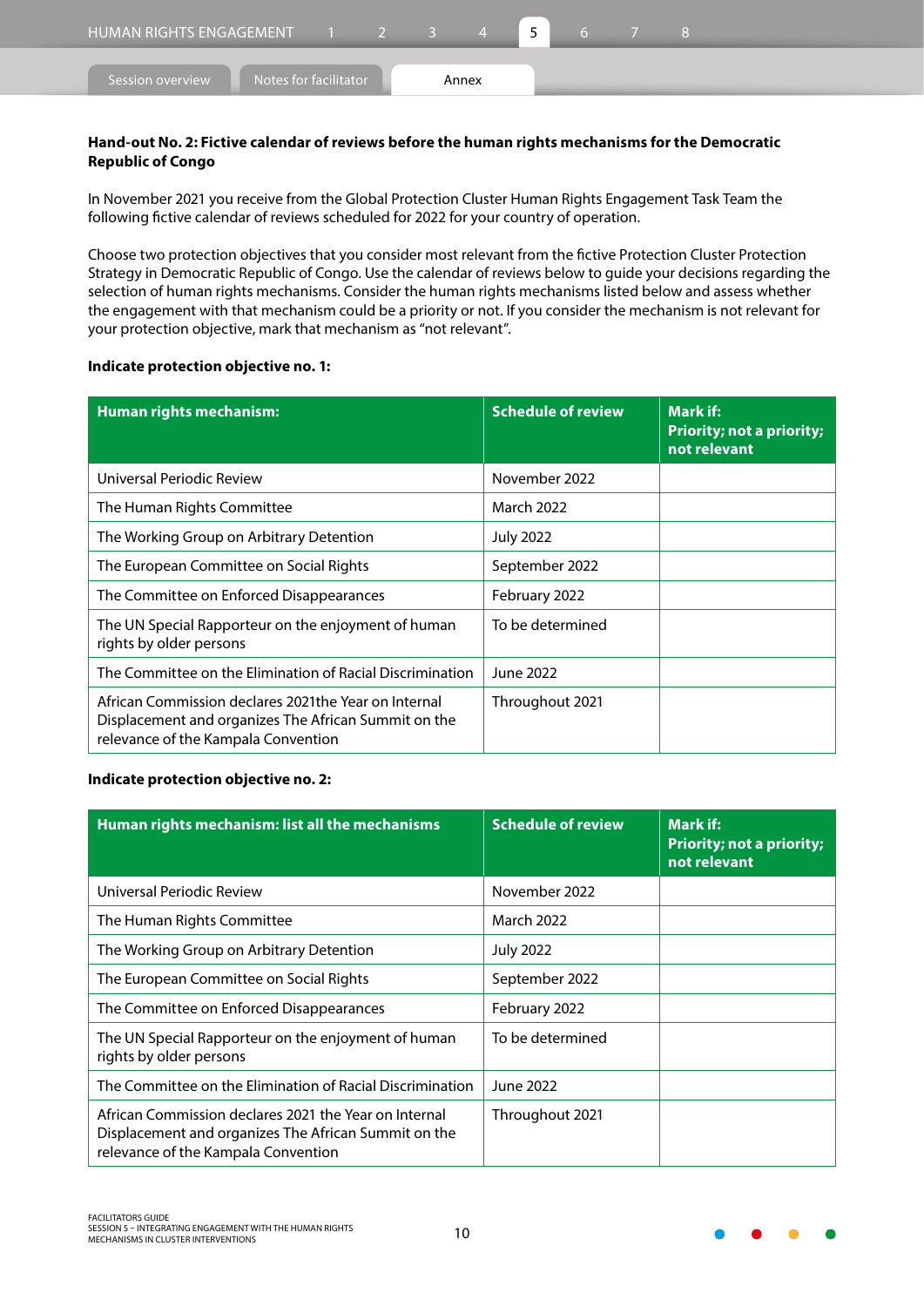#### **Question 1: Identify human rights violations**

Excerpts from Handout No. 1 where several protection risks and human rights violations are indicated.

- **o** The conflict began in August 2016 with the killing of a local chief by the Congolese armed forces. This resulted in generalised unrest flaring throughout the area.
- **•** The local population lives in fear of reprisals from both armed groups and the national army. Displacement is particularly frequent when a territory changes hands. There are consistent reports of protection incidents, including sexual violence, forced recruitment and arbitrary killings, looting, and kidnapping.
- **o** Most IDPs live in host families which makes identification difficult. Humanitarian partners mostly direct their assistance to the ones in IDPs sites; thus reaching a minority of affected persons.
- **o** With repeated displacements, the capacity of displaced families and communities to cope has weakened considerably. Humanitarian access is very limited, partly as a result of security restrictions. As a result of dwindling resources, many NGOs are no longer operational in the province. Moreover, the cluster's direct engagement with IDPs in the past year has been minimal.
- } The increased pressure of armed groups who prey on populations has led to secondary displacements of populations who are unable to move freely or have access to their livelihoods.
- **o** As the displacement is prolonged in areas such as North Kivu (approx. 10 years of displacements for some populations), the prospects for return are fading and the means of survival are completely depleted. In a context where 60% of the province (North Kivu) remains inaccessible due to security constraints, few options remain to build the resilience of populations and work on "possible solutions".

#### **Question 2: Select two objectives from the Strategy that would respond to some of the human rights violations you identify in the case study. Which ones would you pick and why?**

| <b>Objectives</b>                                                                                                                                                                              | <b>Human rights violations</b>                                                                                                                                                                                                                                                                                                  |
|------------------------------------------------------------------------------------------------------------------------------------------------------------------------------------------------|---------------------------------------------------------------------------------------------------------------------------------------------------------------------------------------------------------------------------------------------------------------------------------------------------------------------------------|
| <b>Objective 1</b><br>Support national institutions and local<br>structures to enhance their ability to<br>contribute to protection monitoring with<br>the setting/reinforcement               | killing of a local chief<br>$\bullet$<br>reprisals<br>۰                                                                                                                                                                                                                                                                         |
| <b>Objective 2</b><br>Identification and reporting of critical<br>protection risks and specific areas on<br>violations of human rights, individuals or<br>groups at risk of abuse and violence | sexual violence, forced recruitment and arbitrary killings,<br>$\bullet$<br>looting, and kidnapping<br>the capacity of displaced families and communities to cope has<br>$\bullet$<br>weakened considerably<br>displacements of populations who are unable to move freely or<br>$\bullet$<br>have access to their livelihoods   |
| <b>Objective 3</b><br>Advocate for and promote respect for the<br>rights of IDPs to land, housing, property<br>and civil documentation.                                                        | the capacity of displaced families and communities to cope has<br>$\bullet$<br>weakened considerably<br>displacements of populations who are unable to move freely or<br>$\bullet$<br>have access to their livelihoods<br>the prospects for return are fading and the means of survival are<br>$\bullet$<br>completely depleted |
| <b>Objective 4</b><br>Encourage the government to<br>domesticate the AU 2009 Kampala<br>Convention for the Protection of and<br>Assistance to IDPs.                                            | repeated displacements<br>۰<br>most IDPs live in host families which makes identification difficult<br>$\bullet$<br>humanitarian partners mostly direct their assistance to the ones<br>$\bullet$<br>in IDPs sites; thus reaching a minority of affected persons<br>prolonged displacement<br>۰                                 |

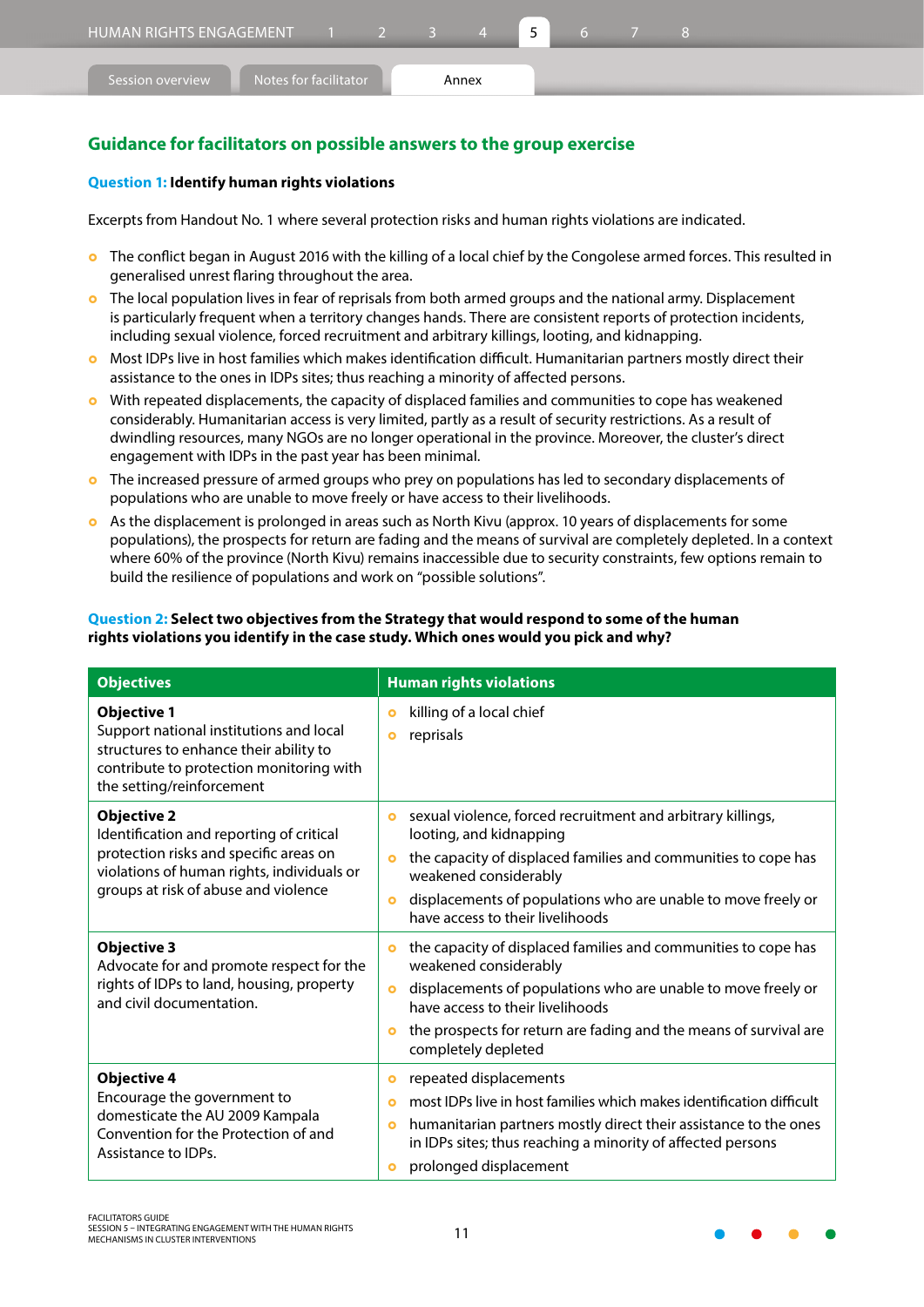**Question 3: Select one of your Strategy objectives and discuss what human rights mechanisms you could use to advance towards achieving those objectives. Use the fictive calendar of reviews of the human rights mechanisms. Indicate for each human rights mechanisms whether engaging is: (a) priority; (b) not a priority; (c) not relevant. Explain how you reached these decisions.**

**Objective 1:** Support national institutions and local structures to enhance their ability to contribute to protection monitoring with the setting/reinforcement

| Human rights mechanism:                                                                                                                              | <b>Schedule of review</b> | Mark if:<br><b>Priority; not a priority;</b><br>not relevant |
|------------------------------------------------------------------------------------------------------------------------------------------------------|---------------------------|--------------------------------------------------------------|
| Universal Periodic Review                                                                                                                            | November 2022             | Priority                                                     |
| The Human Rights Committee                                                                                                                           | March 2022                | Priority                                                     |
| The Working Group on Arbitrary Detention                                                                                                             | <b>July 2022</b>          | Not a priority                                               |
| The European Committee on Social Rights                                                                                                              | September 2022            | Not relevant                                                 |
| The Committee on Enforced Disappearances                                                                                                             | February 2022             | Priority (kidnappings)                                       |
| The UN Special Rapporteur on the enjoyment of human<br>rights by older persons                                                                       | To be determined          | Priority                                                     |
| The Committee on the Elimination of Racial Discrimination                                                                                            | June 2022                 | Priority                                                     |
| African Commission declares 2021 the Year on Internal<br>Displacement and organizes The African Summit on the<br>relevance of the Kampala Convention | Throughout 2021           | Priority                                                     |

**Objective 2:** Identification and reporting of critical protection risks and specific areas on violations of human rights, individuals or groups at risk of abuse and violence

| <b>Human rights mechanism:</b>                                                                                                                       | <b>Schedule of review</b> | Mark if:<br><b>Priority; not a priority;</b><br>not relevant |  |  |
|------------------------------------------------------------------------------------------------------------------------------------------------------|---------------------------|--------------------------------------------------------------|--|--|
| Universal Periodic Review                                                                                                                            | November 2022             | Priority                                                     |  |  |
| The Human Rights Committee                                                                                                                           | <b>March 2022</b>         | Priority                                                     |  |  |
| The Working Group on Arbitrary Detention                                                                                                             | <b>July 2022</b>          | Not a priority                                               |  |  |
| The European Committee on Social Rights                                                                                                              | September 2022            | Not relevant                                                 |  |  |
| The Committee on Enforced Disappearances                                                                                                             | February 2022             | Priority                                                     |  |  |
| The UN Special Rapporteur on the enjoyment of human<br>rights by older persons                                                                       | To be determined          | Priority                                                     |  |  |
| The Committee on the Elimination of Racial Discrimination                                                                                            | June 2022                 | Priority                                                     |  |  |
| African Commission declares 2021 the Year on Internal<br>Displacement and organizes The African Summit on the<br>relevance of the Kampala Convention | Throughout 2021           | Priority                                                     |  |  |

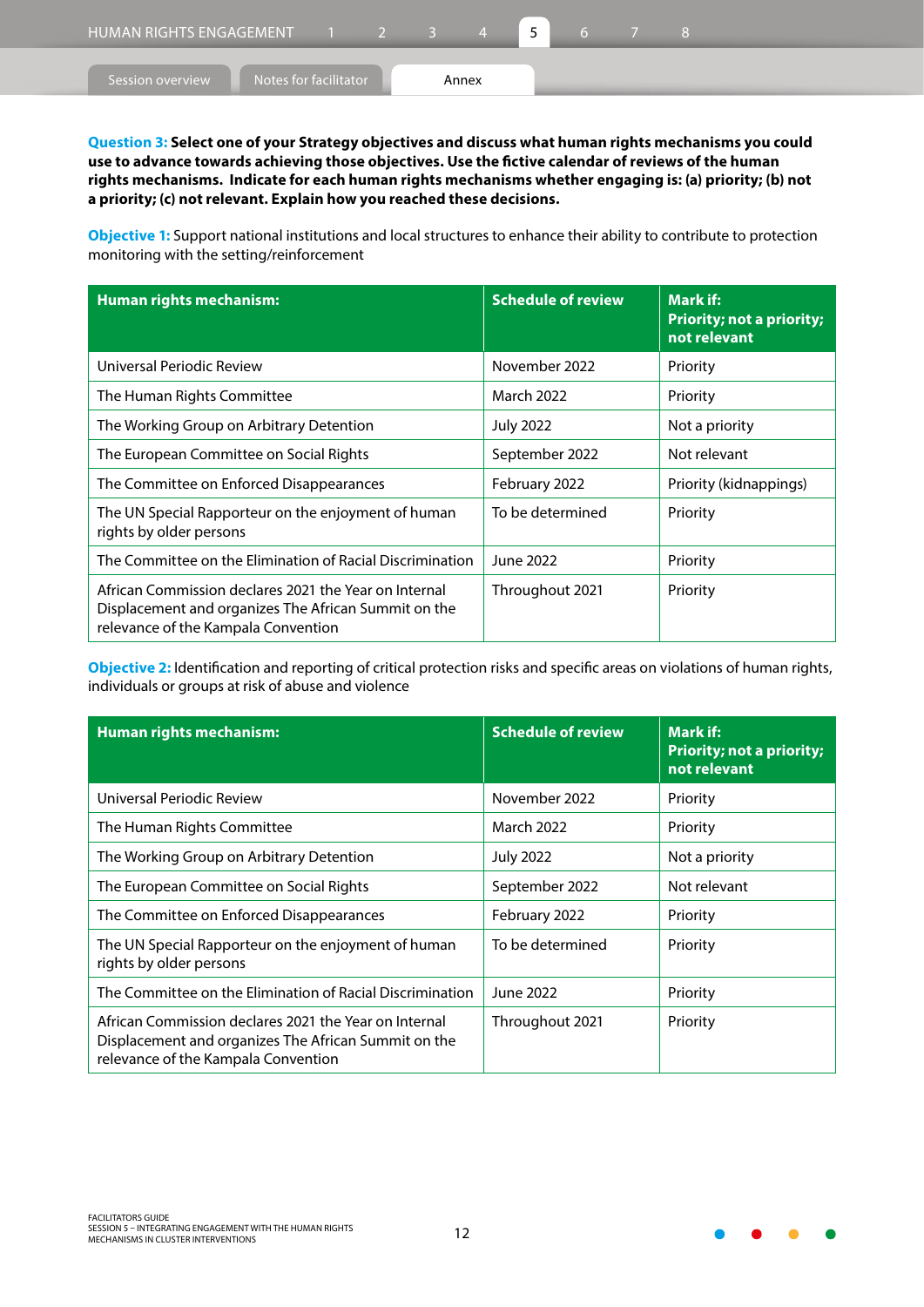| HUMAN RIGHTS ENGAGEMENT 1 2 3 4           |  |       |  |  |  |  |
|-------------------------------------------|--|-------|--|--|--|--|
| Notes for facilitator<br>Session overview |  | Annex |  |  |  |  |

**Objective 3:** Advocate for and promote respect for the rights of IDPs to land, housing, property and civil documentation.

| <b>Human rights mechanism:</b>                                                                                                                       | <b>Schedule of review</b> | Mark if:<br><b>Priority; not a priority;</b><br>not relevant |  |  |  |
|------------------------------------------------------------------------------------------------------------------------------------------------------|---------------------------|--------------------------------------------------------------|--|--|--|
| Universal Periodic Review                                                                                                                            | November 2022             | Priority                                                     |  |  |  |
| The Human Rights Committee                                                                                                                           | <b>March 2022</b>         | Priority (means of<br>livelihood and the right<br>to life)   |  |  |  |
| The Working Group on Arbitrary Detention                                                                                                             | <b>July 2022</b>          | Not a priority                                               |  |  |  |
| The European Committee on Social Rights                                                                                                              | September 2022            | Not relevant                                                 |  |  |  |
| The Committee on Enforced Disappearances                                                                                                             | February 2022             | Not priority                                                 |  |  |  |
| The UN Special Rapporteur on the enjoyment of human<br>rights by older persons                                                                       | To be determined          | Priority                                                     |  |  |  |
| The Committee on the Elimination of Racial Discrimination                                                                                            | June 2022                 | Priority                                                     |  |  |  |
| African Commission declares 2021 the Year on Internal<br>Displacement and organizes The African Summit on the<br>relevance of the Kampala Convention | Throughout 2021           | Priority                                                     |  |  |  |

**Objective 4:** Encourage the government to domesticate the AU 2009 Kampala Convention for the Protection of and Assistance to IDPs

| <b>Human rights mechanism:</b>                                                                                                                       | <b>Schedule of review</b> | Mark if:<br><b>Priority; not a priority;</b><br>not relevant |  |  |
|------------------------------------------------------------------------------------------------------------------------------------------------------|---------------------------|--------------------------------------------------------------|--|--|
| Universal Periodic Review                                                                                                                            | November 2022             | Priority                                                     |  |  |
| The Human Rights Committee                                                                                                                           | March 2022                | Priority                                                     |  |  |
| The Working Group on Arbitrary Detention                                                                                                             | <b>July 2022</b>          | Not a priority                                               |  |  |
| The European Committee on Social Rights                                                                                                              | September 2022            | Not relevant                                                 |  |  |
| The Committee on Enforced Disappearances                                                                                                             | February 2022             | Not a priority                                               |  |  |
| The UN Special Rapporteur on the enjoyment of human<br>rights by older persons                                                                       | To be determined          | Priority                                                     |  |  |
| The Committee on the Elimination of Racial Discrimination                                                                                            | June 2022                 | Priority                                                     |  |  |
| African Commission declares 2021 the Year on Internal<br>Displacement and organizes The African Summit on the<br>relevance of the Kampala Convention | Throughout 2021           | Priority                                                     |  |  |

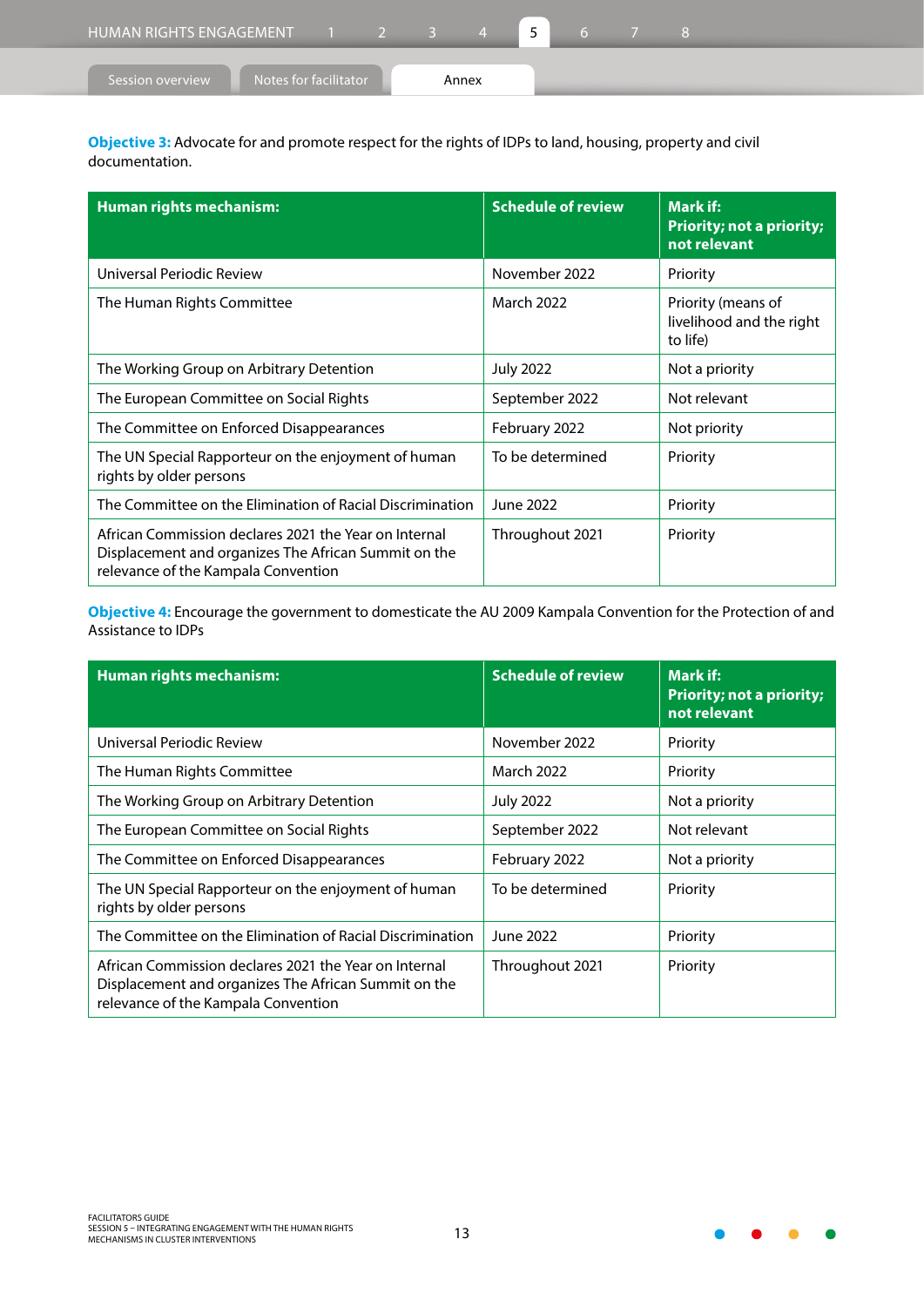| I HUMAN RIGHTS ENGAGEMENT   1   2 <sup>1</sup> |                       |  |       |  |  |  |  |
|------------------------------------------------|-----------------------|--|-------|--|--|--|--|
| Session overview                               | Notes for facilitator |  | Annex |  |  |  |  |

#### **Question 4: Suggested concrete actions to engage with the identified human rights mechanisms**

- **o** Cluster's submission to the Universal Periodic Review (through the cluster lead or a member of the protection cluster)
- **o** Confidential comments to the Human Rights Committee, Committee on Enforced Disappearances, Committee on the Elimination of Racial Discrimination, and the Special Rapporteur on the enjoyment of all human rights by older persons
- o Oral statements at the Human Rights Council in the context of the Universal Periodic Review and the Interactive Dialogues with the Special Rapporteur on older persons
- **o** Confidential oral briefings with the Human Rights Committee, the Committee on Enforced Disappearances and the Committee on the Elimination of Racial Discrimination
- **o** Briefings with human rights actors on internal displacement and the domestication of the Kampala Convention
- **•** Organize side-event at the Human Rights Council on the importance of ratification and implementation of the Kampala Convention in protracted displacement situations
- **o** Organize conference/ workshop on the right to housing for internally displaced persons.